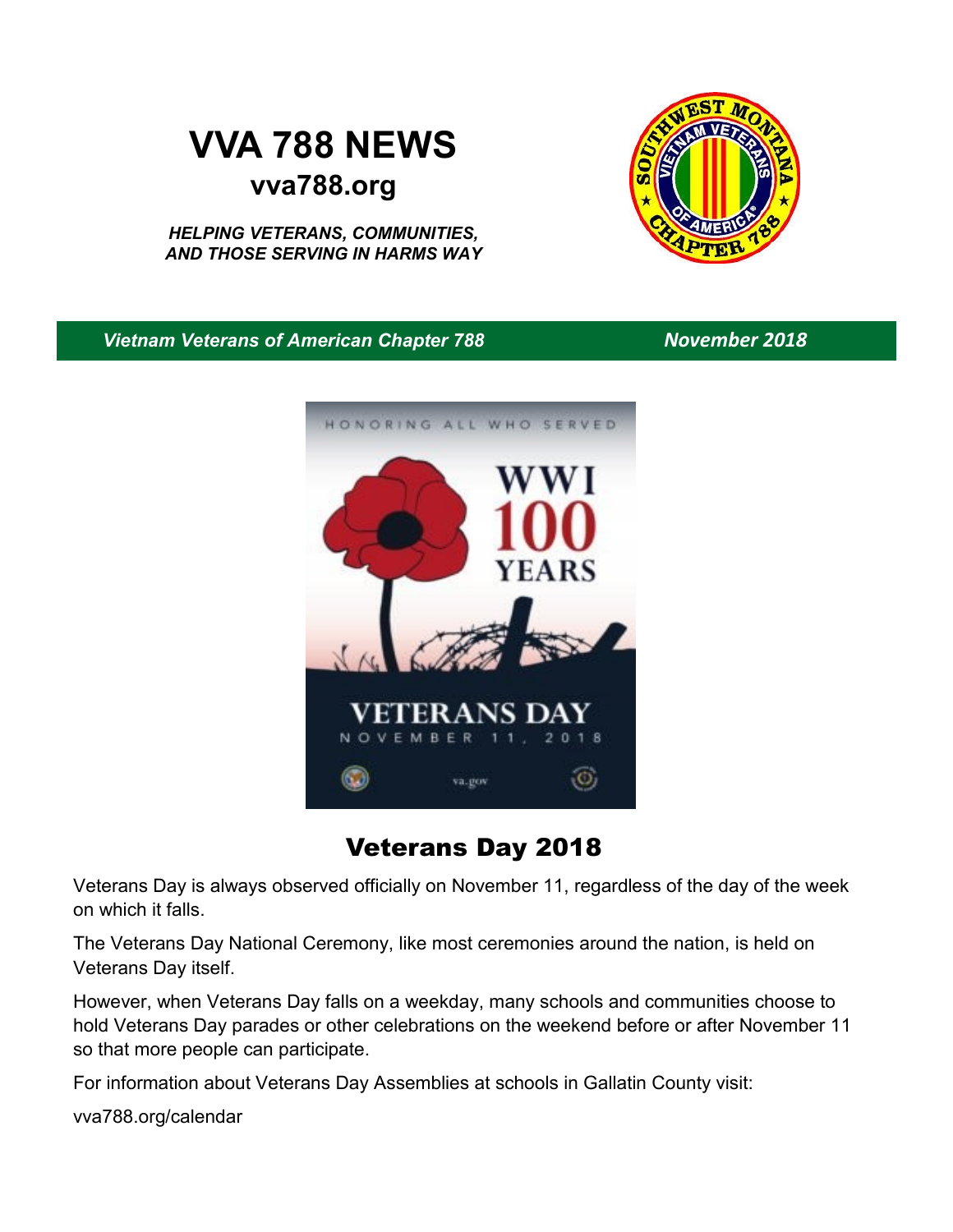

#### **ELKS NATIONAL VETERANS SERVICE COMMISSION**

### **"NOVEMBER IS ELKS VETERANS REMEMBRANCE MONTH"**

This November and every month of the year, Elk will serve thousands of Veterans across the country. Elks volunteer at more than 330 VA Medical Centers, State Veterans Homes, clinics, transitional shelters and Veterans facilities where they plan activities, buy needed supplies, host meals and offer friendship.

Elks help Veterans rehabilitate and thrive by supporting adaptive sports events, and providing therapy kits and wheelchair gloves to recovering Veterans.

More recently, Elks have pledged to help end Veteran homelessness by pledging \$4 million dollars to assist Veterans experiencing homelessness. We've since helped thousands of Veterans exit or prevent homelessness.

Our Elks Lodges are focal points for supporting local military members and Veterans and meeting their needs. Last year alone, the total value of Elks' contributions to our nation's Veterans was nearly \$47 million, and our members served more than 677,000 Veterans.

Let us also remember the words of Elk member and President John F. Kennedy who said, "As we express our gratitude, we must never forget that the highest appreciation is not to utter words but to live by them."

Elks pledge "So long as there are veterans, the Benevolent and Protective Order of Elks will never forget them." The Elks National Veterans Service Commission takes that pledge one step further, and promises service to our nation's veterans and military members, with a special focus on service to those in need.

To learn more, visit elks.org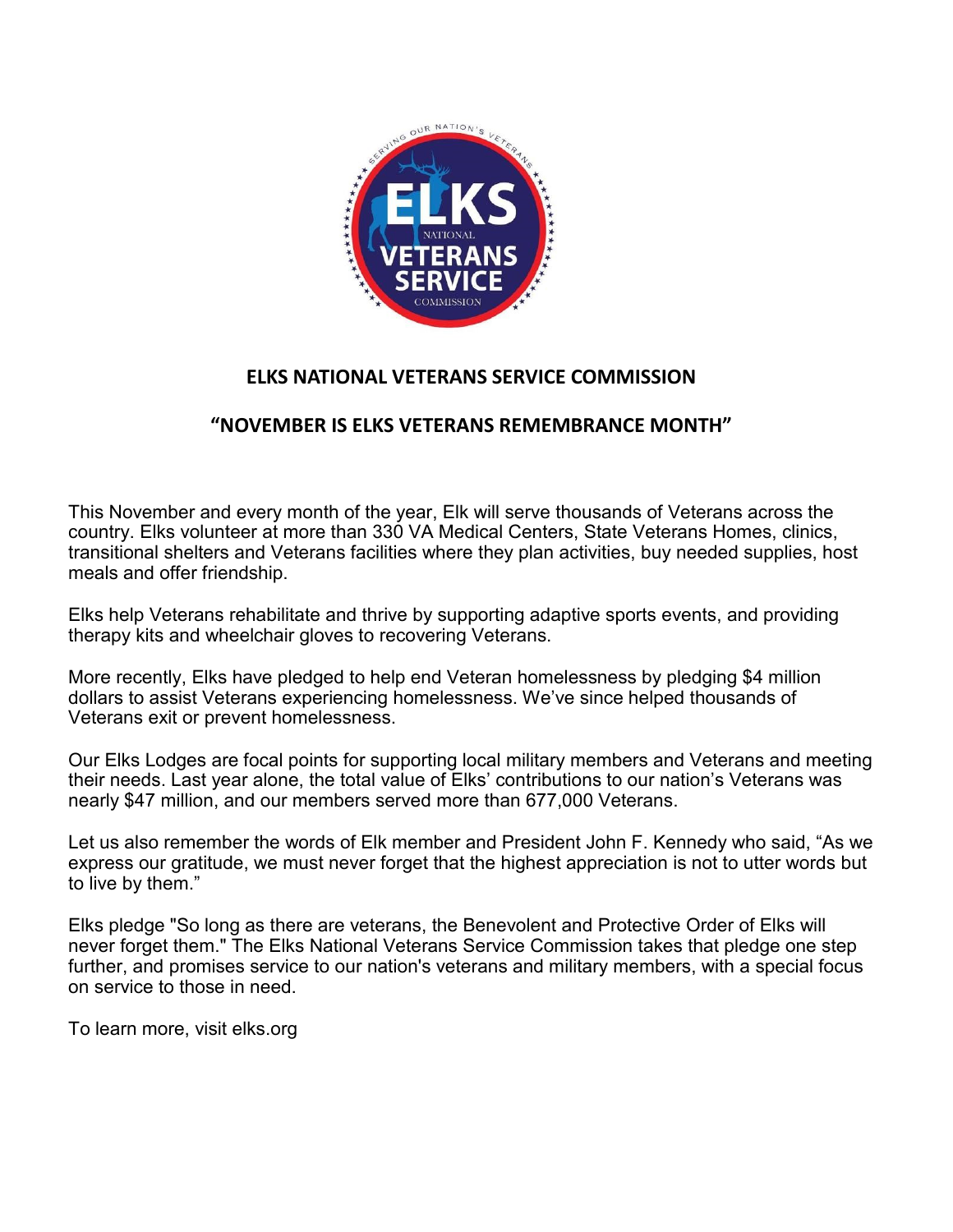

The current program in Gallatin County is called SSVF ( Supportive Services for Veteran Families). The goal of the SSVF program is to promote housing stability among very low-income Veteran families who reside in or are transitioning to permanent housing. Each household's eligibility for the program is based on income.

To become a participant household under the SSVF program, the following conditions must be met:

- 1. A member of a "Veteran family": Either (a) a Veteran or (b) a member of a family in which the head of household, or the spouse of the head of household, is a Veteran.
- 2. Very low-income: Household income does not exceed 50% of area median income (AMI).
- 3. Occupying Permanent Housing: A very low-income Veteran family is considered to be "occupying permanent housing" if they fall into one of three categories
- Category 1– Is residing in permanent housing and at risk of losing that housing
- Category 2– Is literally homeless and at risk to remain in this situation, but could become a resident of permanent housing within 90 days pending location or housing development
- Category 3-Is literally homeless after exiting permanent housing within the previous 90 days.

SSVF provides outreach, case management, connection to VA benefits and programs, connections to public benefits and mainstream, community resources, and temporary financial assistance. Housing First establishes housing as the primary intervention in working with Veterans experiencing homelessness. The Housing First approach is informed by research demonstrating that a homeless individual or household's first and primary need is to obtain stable housing, and that other issues impacting the household can and should be addressed as housing is obtained.

SSVF program also works directly with victims of domestic violence. Under this program, a participant household experiencing domestic violence receives special consideration in SSVF regards to supportive services. This is a consideration designed for participants fleeing a domestic violence situation mid-stream during their SSVF participation such that the original participant household breaks apart.

For more information regarding all of these services, please contact the SSVF Coordinators at the information provided:

#### **SSVF Coordinators:**

Christa Ziegler: 406-422-7763 Mike Koosman: 406-647-6982

Office:406-624-6277 Office address: 104 E Main ST STE 213, Bozeman MT

Office hours: M-F, 8 AM-5 PM